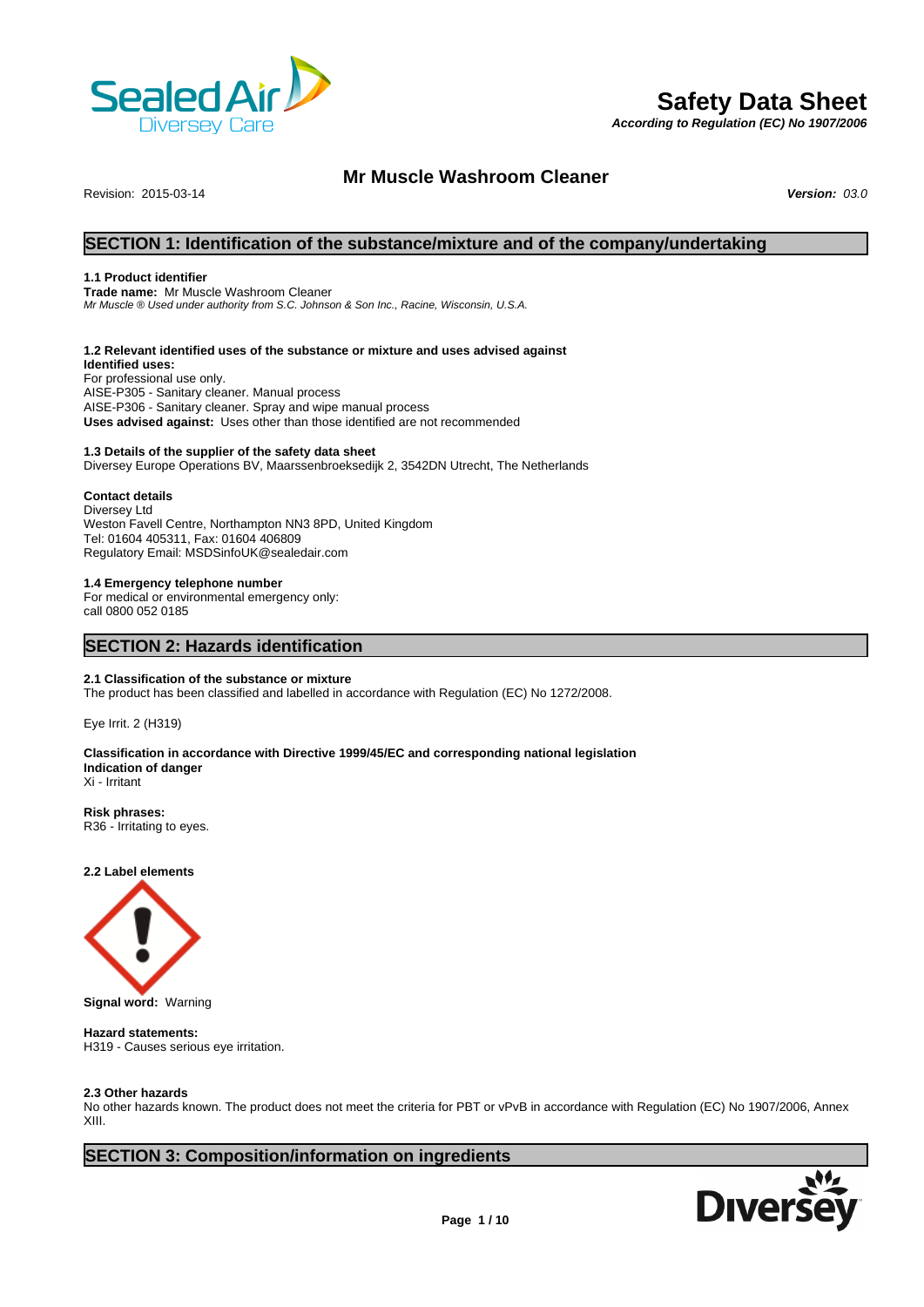| Ingredient(s)            | <b>EC</b> number | <b>CAS number</b> | <b>REACH number</b> | <b>Classification</b>                                                   | <b>Classification</b><br>(1999/45/EC) | <b>Notes</b> | Weight<br>percent |
|--------------------------|------------------|-------------------|---------------------|-------------------------------------------------------------------------|---------------------------------------|--------------|-------------------|
| alkyl alcohol ethoxylate | Polymer*         | 68439-46-3        | $[4]$               | Acute Tox. 4 (H302)<br>Eye Dam. 1 (H318)<br>Aquatic Chronic 3<br>(H412) | Xn:R22<br>Xi:R41                      |              | $3 - 10$          |
| I-(+)-lactic acid        | 201-196-2        | 79-33-4           | 01-2119474164-39    | Skin Irrit. 2 (H315)<br>Eye Dam. 1 (H318)                               | Xi:R38-41                             |              | 1-3               |

\* Polymer.

For the full text of the R, H and EUH phrases mentioned in this Section, see Section 16.

Workplace exposure limit(s), if available, are listed in subsection 8.1.

[1] Exempted: ionic mixture. See Regulation (EC) No 1907/2006, Annex V, paragraph 3 and 4. This salt is potentially present, based on calculation, and included for classification and labelling purposes only. Each starting material of the ionic mixture is registered, as required.

[2] Exempted: included in Annex IV of Regulation (EC) No 1907/2006.

[3] Exempted: Annex V of Regulation (EC) No 1907/2006.

[4] Exempted: polymer. See Article 2(9) of Regulation (EC) No 1907/2006.

### **SECTION 4: First aid measures**

| 4.1 Description of first aid measures |                                                                                                                                                                                                             |
|---------------------------------------|-------------------------------------------------------------------------------------------------------------------------------------------------------------------------------------------------------------|
| <b>Inhalation</b>                     | Get medical attention or advice if you feel unwell.                                                                                                                                                         |
| <b>Skin contact:</b>                  | Wash skin with plenty of lukewarm, gently flowing water. If skin irritation occurs: Get medical advice<br>or attention.                                                                                     |
| Eye contact:                          | Immediately rinse eyes cautiously with lukewarm water for several minutes. Remove contact lenses,<br>if present and easy to do. Continue rinsing. If irritation occurs and persists, get medical attention. |
| Ingestion:                            | Immediately drink 1 glass of water. Get medical attention or advice if you feel unwell.                                                                                                                     |
| Self-protection of first aider:       | Consider personal protective equipment as indicated in subsection 8.2.                                                                                                                                      |
|                                       |                                                                                                                                                                                                             |

#### **4.2 Most important symptoms and effects, both acute and delayed**

| Inhalation:          | No known effects or symptoms in normal use. |
|----------------------|---------------------------------------------|
| <b>Skin contact:</b> | No known effects or symptoms in normal use. |
| Eye contact:         | Causes severe irritation.                   |
| Ingestion:           | No known effects or symptoms in normal use. |

#### **4.3 Indication of any immediate medical attention and special treatment needed**

No information available on clinical testing and medical monitoring. Specific toxicological information on substances, if available, can be found in section 11.

## **SECTION 5: Firefighting measures**

#### **5.1 Extinguishing media**

Carbon dioxide. Dry powder. Water spray jet. Fight larger fires with water spray jet or alcohol-resistant foam.

#### **5.2 Special hazards arising from the substance or mixture**

No special hazards known.

#### **5.3 Advice for firefighters**

As in any fire, wear self contained breathing apparatus and suitable protective clothing including gloves and eye/face protection.

### **SECTION 6: Accidental release measures**

#### **6.1 Personal precautions, protective equipment and emergency procedures**

No special measures required.

#### **6.2 Environmental precautions**

Do not allow to enter drainage system, surface or ground water. Dilute with plenty of water.

#### **6.3 Methods and material for containment and cleaning up**

Absorb with liquid-binding material (sand, diatomite, universal binders, sawdust).

#### **6.4 Reference to other sections**

For personal protective equipment see subsection 8.2. For disposal considerations see section 13.

### **SECTION 7: Handling and storage**

#### **7.1 Precautions for safe handling**

**Measures to prevent fire and explosions:** No special precautions required.

#### **Measures required to protect the environment:**

For environmental exposure controls see subsection 8.2.

**Advices on general occupational hygiene:**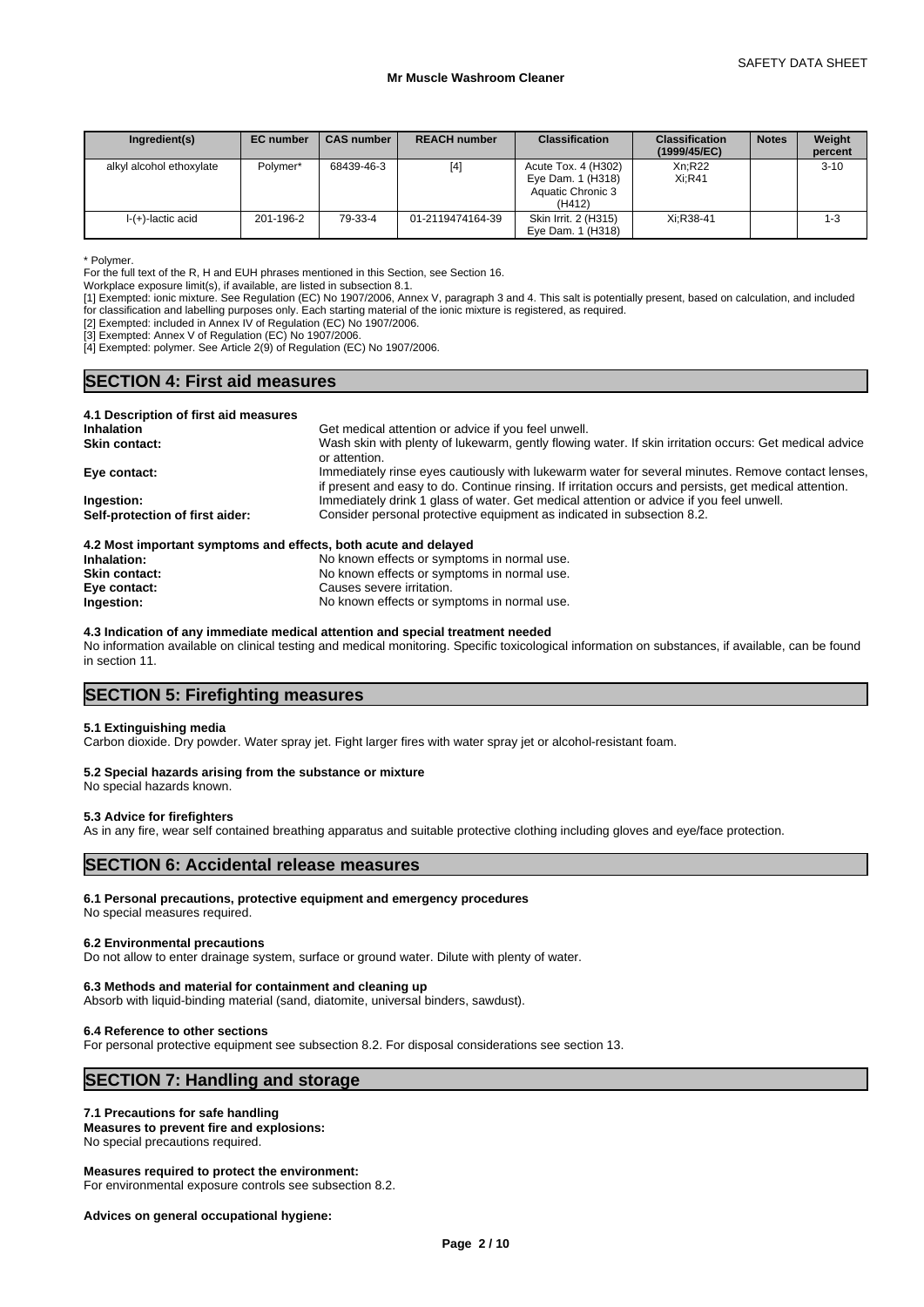Handle in accordance with good industrial hygiene and safety practice. Keep away from food, drink and animal feeding stuffs. Do not mix with other products unless adviced by Sealed Air. Wash hands before breaks and at the end of workday. Wash face, hands and any exposed skin thoroughly after handling. Take off immediately all contaminated clothing. Use personal protective equipment as required. Use only with adequate ventilation.

#### **7.2 Conditions for safe storage, including any incompatibilities**

Store in accordance with local and national regulations. Keep only in original container. Store in a closed container. For conditions to avoid see subsection 10.4. For incompatible materials see subsection 10.5.

#### **7.3 Specific end use(s)**

No specific advice for end use available.

### **SECTION 8: Exposure controls/personal protection**

#### **8.1 Control parameters Workplace exposure limits**

Air limit values, if available:

Biological limit values, if available:

Recommended monitoring procedures, if available:

Additional exposure limits under the conditions of use, if available:

#### **DNEL/DMEL and PNEC values**

#### **Human exposure**

| DNEL oral exposure - Consumer (mg/kg bw) |  |
|------------------------------------------|--|
|                                          |  |

| Ingredient(s)            | Short term - Local<br>effects | <b>Short term - Systemicl</b><br>effects | Long term - Local<br>effects | Long term - Svstemic  <br>effects |
|--------------------------|-------------------------------|------------------------------------------|------------------------------|-----------------------------------|
| alkyl alcohol ethoxylate | No data available             | No data available                        | No data available            | No data available                 |
| I-(+)-lactic acid        |                               | 35.4                                     |                              |                                   |

#### DNEL dermal exposure - Worker

| Ingredient(s)            | <b>Short term - Local</b><br>effects | <b>Short term - Systemic</b><br>effects (mg/kg bw) | Long term - Local<br>effects | Long term - Systemic  <br>effects (mg/kg bw) |
|--------------------------|--------------------------------------|----------------------------------------------------|------------------------------|----------------------------------------------|
| alkyl alcohol ethoxylate | No data available                    | No data available                                  | No data available            | No data available                            |
| I-(+)-lactic acid        | No data available                    |                                                    | No data available            |                                              |

#### DNEL dermal exposure - Consumer

| Ingredient(s)            | Short term - Local<br>effects | <b>Short term - Systemic</b><br>effects (mg/kg bw) | Long term - Local<br>effects | <b>I Long term - Systemic I</b><br>effects (mg/kg bw) |
|--------------------------|-------------------------------|----------------------------------------------------|------------------------------|-------------------------------------------------------|
| alkyl alcohol ethoxylate | No data available             | No data available                                  | No data available            | No data available                                     |
| I-(+)-lactic acid        | No data available             |                                                    | No data available            |                                                       |

#### DNEL inhalatory exposure - Worker (mg/m<sup>3</sup>

| Ingredient(s)            | <b>Short term - Local</b><br>effects | <b>Short term - Systemic</b><br>effects | Long term - Local<br>effects | I Long term - Systemic I<br>effects |
|--------------------------|--------------------------------------|-----------------------------------------|------------------------------|-------------------------------------|
| alkyl alcohol ethoxylate | No data available                    | No data available                       | No data available            | No data available                   |
| I-(+)-lactic acid        | 592                                  |                                         |                              |                                     |

#### DNEL inhalatory exposure - Consumer (mg/m<sup>3</sup>)

| Ingredient(s)            | Short term - Local<br>effects | <b>Short term - Systemic</b><br>effects | Long term - Local<br>effects | <b>I Long term - Systemic I</b><br>effects |
|--------------------------|-------------------------------|-----------------------------------------|------------------------------|--------------------------------------------|
| alkyl alcohol ethoxylate | No data available             | No data available                       | No data available            | No data available                          |
| I-(+)-lactic acid        | 296                           |                                         |                              |                                            |

### **Environmental exposure**

| Environmental exposure - PNEC |                   |                                            |                     |                   |
|-------------------------------|-------------------|--------------------------------------------|---------------------|-------------------|
| Ingredient(s)                 |                   | Surface water, fresh Surface water, marine | Intermittent (mg/l) | Sewage treatment  |
|                               | (mg/l)            | (mg/l)                                     |                     | plant (mg/l)      |
| alkvl alcohol ethoxvlate      | No data available | No data available                          | No data available   | No data available |
| l-(+)-lactic acid             | l.3               |                                            |                     | 10                |

Environmental exposure - PNEC, continued

| Ingredient(s)            | <b>Sediment, freshwater I</b><br>(mg/kg) | Sediment, marine<br>(mg/kg) | Soil (mg/kg)      | Air (mg/m <sup>3</sup> ) |
|--------------------------|------------------------------------------|-----------------------------|-------------------|--------------------------|
| alkyl alcohol ethoxylate | No data available                        | No data available           | No data available | No data available        |
| I-(+)-lactic acid        |                                          |                             |                   |                          |

#### **8.2 Exposure controls**

*The following information applies for the uses indicated in subsection 1.2.*

*If available, please refer to the product information sheet for application and handling instructions. Normal use conditions are assumed for this section.*

 $)$ 

 $)$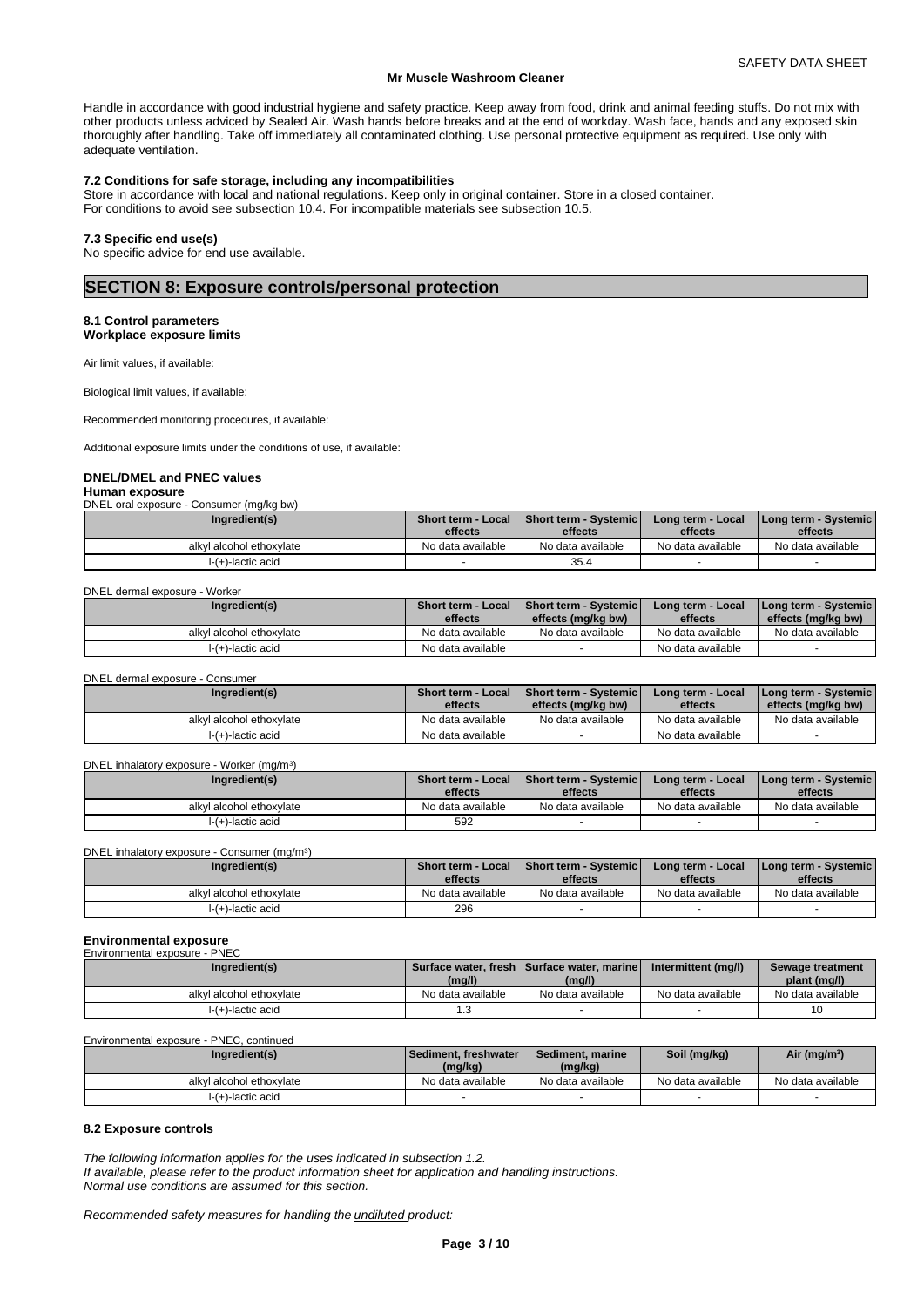| Appropriate engineering controls:<br>Appropriate organisational controls: | Use only in well ventilated areas.<br>Avoid direct contact and/or splashes where possible. Train personnel.                                       |
|---------------------------------------------------------------------------|---------------------------------------------------------------------------------------------------------------------------------------------------|
| Personal protective equipment                                             |                                                                                                                                                   |
| Eye / face protection:                                                    | Safety glasses are not normally required. However, their use is recommended in those cases<br>where splashes may occur when handling the product. |
| Hand protection:                                                          | Rinse and dry hands after use. For prolonged contact protection for the skin may be necessary.                                                    |
| <b>Body protection:</b>                                                   | No special requirements under normal use conditions.                                                                                              |
| <b>Respiratory protection:</b>                                            | Respiratory protection is not normally required. However, inhalation of vapour, spray, gas or<br>aerosols should be avoided.                      |
| <b>Environmental exposure controls:</b>                                   | No special requirements under normal use conditions.                                                                                              |

### **SECTION 9: Physical and chemical properties**

### **9.1 Information on basic physical and chemical properties**

*Information in this section refers to the product, unless it is specifically stated that substance data is listed*

**Method / remark**

**Physical State:** Liquid **Colour:** Yellow **Odour:** Slightly perfumed **Odour threshold:** Not applicable  $pH: \approx 3$  (neat) **Melting point/freezing point (°C):** Not determined **Initial boiling point and boiling range (°C):** Not determined

Substance data, boiling point

| Ingredient(s)            | Value<br>$\sim$   | Method           | Atmospheric pressure<br>(hPa) |  |
|--------------------------|-------------------|------------------|-------------------------------|--|
| alkyl alcohol ethoxylate | No data available |                  |                               |  |
| $I-(+)$ -lactic acid     | 110-130           | Method not given | 1013                          |  |

**Method / remark**

**Flash point (°C):** Not applicable. **Sustained combustion:** Not determined **Evaporation rate:** Not determined **Flammability (solid, gas):** Not determined **Upper/lower flammability limit (%):** Not determined

Substance data, flammability or explosive limits, if available:

**Method / remark**

**Vapour pressure:** Not determined

Substance data, vapour pressure

| Ingredient(s)            | Value             | <b>Method</b>    | Temperature |  |
|--------------------------|-------------------|------------------|-------------|--|
|                          | (Pa)              |                  | (°C)        |  |
| alkyl alcohol ethoxylate | No data available |                  |             |  |
| I-(+)-lactic acid        | 8.13              | Method not given | 25          |  |

#### **Method / remark**

#### **Solubility in / Miscibility with Water:** Fully miscible **Vapour density:** Not determined **Relative density:** Not determined

Substance data, solubility in water

| Ingredient(s)            | Value   | <b>Method</b>    | Temperature  |
|--------------------------|---------|------------------|--------------|
|                          | (g/l)   |                  | $\mathbf{C}$ |
| alkyl alcohol ethoxylate | Soluble | Method not given |              |
| $I-(+)$ -lactic acid     | Soluble |                  |              |

Substance data, partition coefficient n-octanol/water (log Kow): see subsection 12.3

#### **Decomposition temperature:** Not determined **Autoignition temperature:** Not determined **Viscosity:** Not determined

**Explosive properties:** Not explosive. **Oxidising properties:** Not oxidising

**9.2 Other information Surface tension (N/m):** Not determined **Corrosion to metals:** Not corrosive

**Method / remark**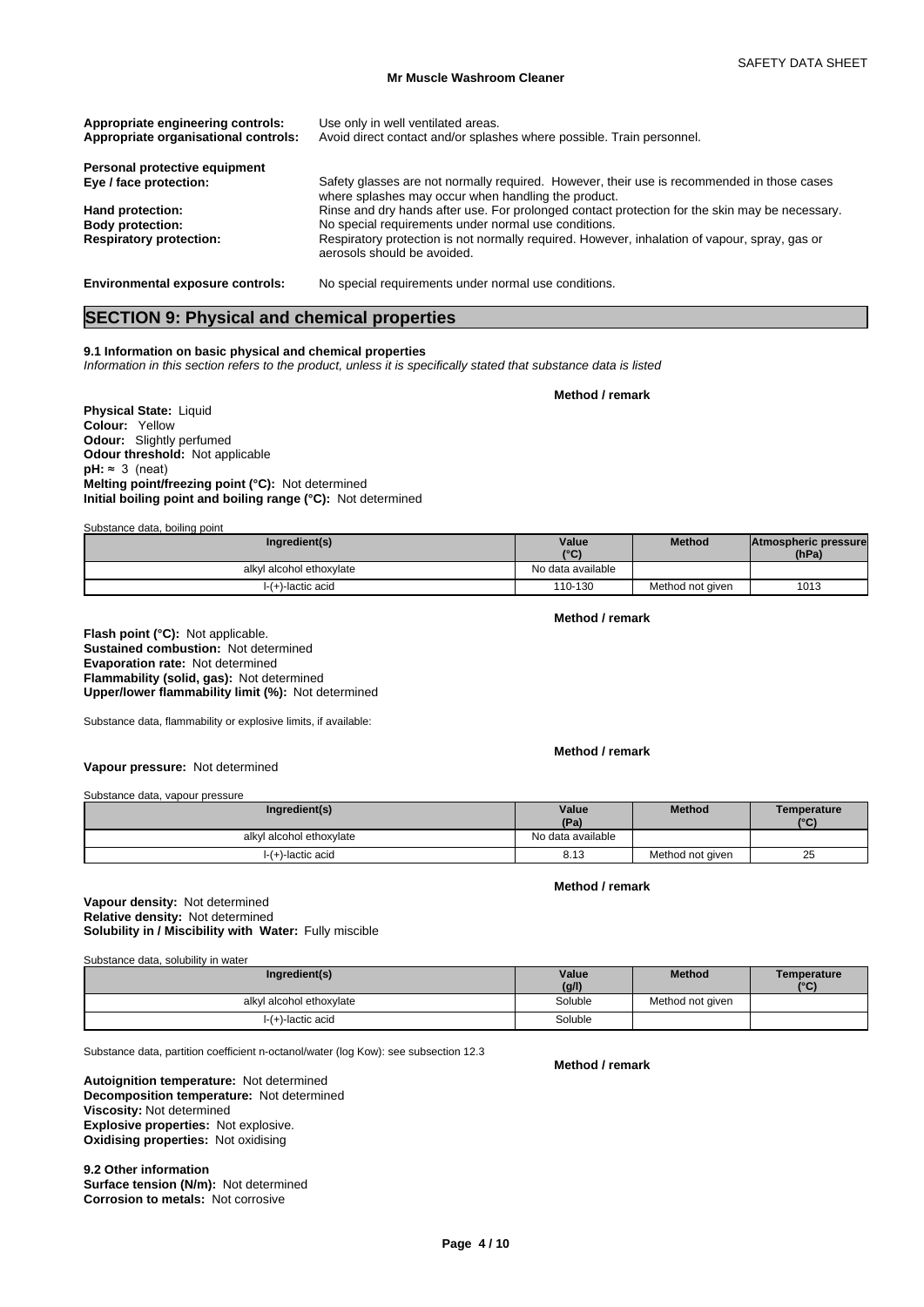Substance data, dissociation constant, if available:

### **SECTION 10: Stability and reactivity**

#### **10.1 Reactivity**

No reactivity hazards known under normal storage and use conditions.

#### **10.2 Chemical stability**

Stable under normal storage and use conditions.

#### **10.3 Possibility of hazardous reactions**

No hazardous reactions known under normal storage and use conditions.

#### **10.4 Conditions to avoid**

None known under normal storage and use conditions.

#### **10.5 Incompatible materials**

Reacts with alkali. Keep away from products containing chlorine-based bleaching agents or sulphites.

#### **10.6 Hazardous decomposition products**

None known under normal storage and use conditions.

### **SECTION 11: Toxicological information**

### **11.1 Information on toxicological effects**

Mixture data:

### **Relevant calculated ATE(s):**

ATE - Oral (mg/kg): >2000

# **Eye irritation and corrosivity**

**Method:** Weight of evidence

Substance data, where relevant and available, are listed below.

#### **Acute toxicity** Acute oral toxicity

| Ingredient(s)            | Endpoint  | Value<br>(mg/kg) | <b>Species</b> | <b>Method</b>    | Exposure<br>time (h) |
|--------------------------|-----------|------------------|----------------|------------------|----------------------|
| alkyl alcohol ethoxylate | $LD_{50}$ | 2000             | Rat            | Method not given |                      |
| I-(+)-lactic acid        | $LD_{50}$ | 1810             |                | Method not given |                      |

Acute dermal toxicity

| Ingredient(s)            | <b>Endpoint</b> | Value<br>(mg/kg) | Species | <b>Method</b>       | <b>Exposure</b><br>time (h) |
|--------------------------|-----------------|------------------|---------|---------------------|-----------------------------|
| alkyl alcohol ethoxylate | $LD_{50}$       | 2000             | Rabbit  | Method not given    |                             |
| $I-(+)$ -lactic acid     | $LD_{50}$       | 2000             | Rabbit  | <b>EPA OPP 81-2</b> |                             |

Acute inhalative toxicity

| Ingredient(s)            | Endpoint        | Value<br>(mg/l) | <b>Species</b> | <b>Method</b>     | <b>Exposure</b><br>time (h) |  |
|--------------------------|-----------------|-----------------|----------------|-------------------|-----------------------------|--|
| alkyl alcohol ethoxylate |                 | No data         |                |                   |                             |  |
|                          |                 | available       |                |                   |                             |  |
| $I-(+)$ -lactic acid     | $\sim$<br>LU 50 | 7.94            | Rat            | OECD 403 (EU B.2) |                             |  |

#### **Irritation and corrosivity** Skin irritation and corrosivity

| Ingredient(s)            | Result       | <b>Species</b> | <b>Method</b>     | <b>Exposure time</b> |
|--------------------------|--------------|----------------|-------------------|----------------------|
| alkyl alcohol ethoxylate | Not irritant | Rabbit         | Method not given  |                      |
| l-(+)-lactic acid        | Irritant     |                | OECD 404 (EU B.4) |                      |

Eye irritation and corrosivity

| Ingredient(s)            | Result        | <b>Species</b> | <b>Method</b>    | <b>Exposure time</b> |
|--------------------------|---------------|----------------|------------------|----------------------|
| alkyl alcohol ethoxylate | Severe damage | Rabbit         | Method not given |                      |
| $\vdash$ (+)-lactic acid | Severe damage |                | Method not given |                      |

#### Respiratory tract irritation and corrosivity

| Ingredient(s)            | Result            | <b>Species</b> | <b>Method</b> | Exposure time |
|--------------------------|-------------------|----------------|---------------|---------------|
| alkyl alcohol ethoxylate | No data available |                |               |               |
| l-(+)-lactic acid        | No data available |                |               |               |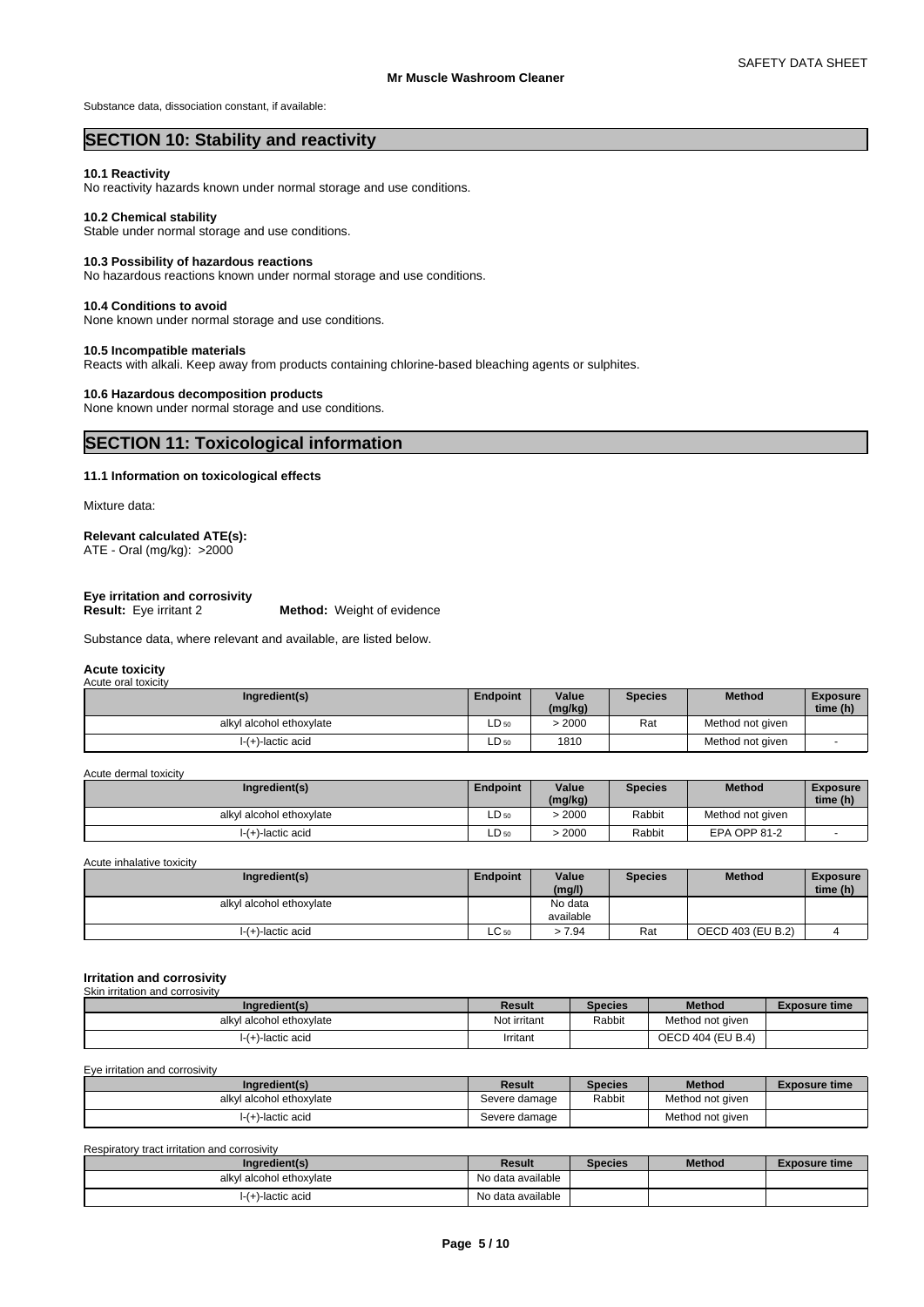#### **Sensitisation**

| Sensitisation by skin contact |                   |                |                  |                          |
|-------------------------------|-------------------|----------------|------------------|--------------------------|
| Ingredient(s)                 | Result            | <b>Species</b> | <b>Method</b>    | <b>Exposure time (h)</b> |
| alkyl alcohol ethoxylate      | Not sensitising   | Guinea pig     | Method not given |                          |
| l-(+)-lactic acid             | No data available |                |                  |                          |

Sensitisation by inhalation

| Ingredient(s)            | Result            | <b>Species</b> | <b>Method</b> | <b>Exposure time</b> |
|--------------------------|-------------------|----------------|---------------|----------------------|
| alkyl alcohol ethoxylate | No data available |                |               |                      |
| -)-lactic acid           | No data available |                |               |                      |

#### **CMR effects (carcinogenicity, mutagenicity and toxicity for reproduction) Mutagenicity**

| managomony               |                                        |               |                   |               |
|--------------------------|----------------------------------------|---------------|-------------------|---------------|
| Ingredient(s)            | <b>Result (in-vitro)</b>               | <b>Method</b> | Result (in-vivo)  | <b>Method</b> |
|                          |                                        | (in-vitro)    |                   | (in-vivo)     |
| alkyl alcohol ethoxylate | No evidence for mutagenicity, negative | Method not    | No data available |               |
|                          | test results                           | aiven         |                   |               |
| I-(+)-lactic acid        | No data available                      |               | No data available |               |
|                          |                                        |               |                   |               |

#### **Carcinogenicity**

| .nor<br>'edien'               | ttect                                                               |
|-------------------------------|---------------------------------------------------------------------|
| I alcohol ethoxvlate<br>alkvl | IN٢<br>v. negative test results<br>. evidence for carcinogenicity ر |
| -lactic acid                  | IN۲<br>available<br>$\sim$<br>uala                                  |

#### Toxicity for reproduction

| Ingredient(s)            | <b>Endpoint</b> | <b>Specific effect</b> | Value<br>$\left \frac{\text{mg}}{\text{kg}}\right $ bw/d) | <b>Species</b> | <b>Method</b> | <b>Exposure</b><br>time | <b>Remarks and other effects</b><br>reported |
|--------------------------|-----------------|------------------------|-----------------------------------------------------------|----------------|---------------|-------------------------|----------------------------------------------|
| alkyl alcohol ethoxylate | NOAEL           |                        | - 250                                                     | Rat            |               |                         |                                              |
| $\vdash$ (+)-lactic acid |                 |                        | No data<br>available                                      |                |               |                         |                                              |

**Repeated dose toxicity** Sub-acute or sub-chronic oral toxicity

| Ingredient(s)            | Endpoint | Value           | <b>Species</b> | <b>Method</b> |             | <b>Exposure Specific effects and organs</b> |  |
|--------------------------|----------|-----------------|----------------|---------------|-------------|---------------------------------------------|--|
|                          |          | $(mg/kg)$ bw/d) |                |               | time (days) | affected                                    |  |
| alkyl alcohol ethoxylate |          | No data         |                |               |             |                                             |  |
|                          |          | available       |                |               |             |                                             |  |
| I-(+)-lactic acid        |          | No data         |                |               |             |                                             |  |
|                          |          | available       |                |               |             |                                             |  |

#### Sub-chronic dermal toxicity

| Ingredient(s)            | Endpoint     | Value        | <b>Species</b> | <b>Method</b>         |                          | <b>Exposure Specific effects and organs</b> |
|--------------------------|--------------|--------------|----------------|-----------------------|--------------------------|---------------------------------------------|
|                          |              | (mg/kg bw/d) |                |                       | time (days)              | affected                                    |
| alkyl alcohol ethoxylate | <b>NOAEL</b> | 80           |                | <b>OECD 411 (EUI)</b> |                          |                                             |
|                          |              |              |                | B.28                  |                          |                                             |
| $I-(+)$ -lactic acid     |              | No data      |                |                       | $\overline{\phantom{a}}$ |                                             |
|                          |              | available    |                |                       |                          |                                             |

#### Sub-chronic inhalation toxicity

| Ingredient(s)            | <b>Endpoint</b> | Value        | <b>Species</b> | <b>Method</b> | <b>Exposure   Specific effects and organs  </b> |          |
|--------------------------|-----------------|--------------|----------------|---------------|-------------------------------------------------|----------|
|                          |                 | (mg/kg bw/d) |                |               | time (days)                                     | affected |
| alkyl alcohol ethoxylate |                 | No data      |                |               |                                                 |          |
|                          |                 | available    |                |               |                                                 |          |
| $I-(+)$ -lactic acid     |                 | No data      |                |               |                                                 |          |
|                          |                 | available    |                |               |                                                 |          |

Chronic toxicity

| Ingredient(s)            | <b>Exposure</b> | Endpoint     | Value                | <b>Species</b> | <b>Method</b>         | <b>Exposure</b> | Specific effects and | <b>Remark</b> |
|--------------------------|-----------------|--------------|----------------------|----------------|-----------------------|-----------------|----------------------|---------------|
|                          | route           |              | (ma/ka bw/d)         |                |                       | time            | organs affected      |               |
| alkyl alcohol ethoxylate |                 | <b>NOAEL</b> | 80                   |                | Method not I<br>aiven |                 |                      |               |
| I-(+)-lactic acid        |                 |              | No data<br>available |                |                       |                 |                      |               |

#### STOT-single exposure

| Ingredient(s)            | ffected organ(s).  |
|--------------------------|--------------------|
| alkyl alcohol ethoxylate | No data available  |
| (+)-lactic acid          | INo data available |

STOT-repeated exposure

| Ingredient(s)            | честес.           |
|--------------------------|-------------------|
| alkyl alcohol ethoxylate | No data available |
| lactic acid)-lactic      | No data available |

### **Aspiration hazard**

Substances with an aspiration hazard (H304), if any, are listed in section 3. If relevant, see section 9 for dynamic viscosity and relative density of the product.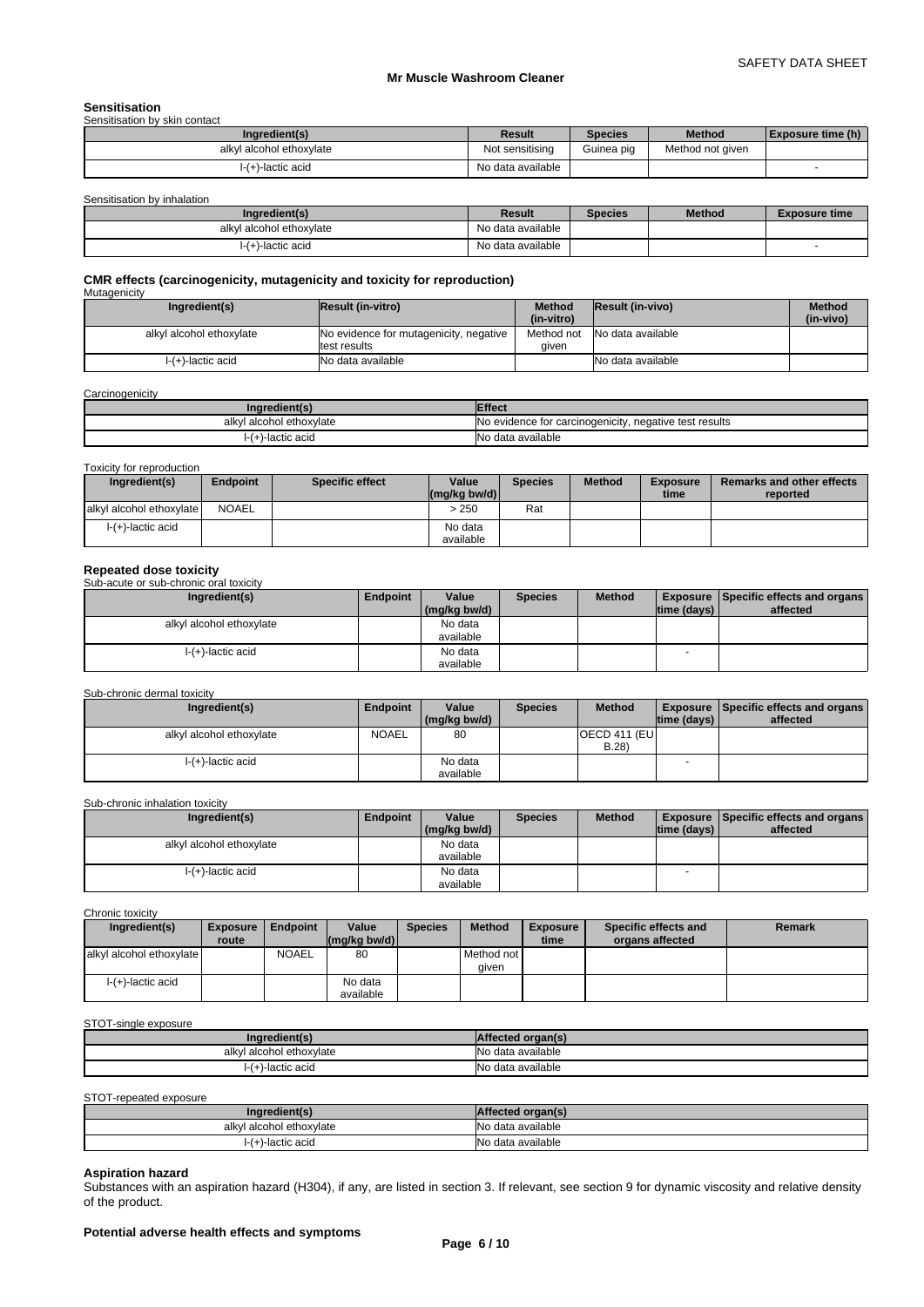Effects and symptoms related to the product, if any, are listed in subsection 4.2.

### **SECTION 12: Ecological information**

#### **12.1 Toxicity**

No data is available on the mixture.

Substance data, where relevant and available, are listed below

### **Aquatic short-term toxicity**

| Aquatic short-term toxicity - fish |                 |                 |                          |                    |                             |
|------------------------------------|-----------------|-----------------|--------------------------|--------------------|-----------------------------|
| Ingredient(s)                      | <b>Endpoint</b> | Value<br>(mg/l) | <b>Species</b>           | <b>Method</b>      | <b>Exposure</b><br>time (h) |
| alkyl alcohol ethoxylate           | $LC_{50}$       | 5 -             | Fish                     | (EC) 440/2008, C.1 | 96                          |
| I-(+)-lactic acid                  | $LC$ 50         | 130             | Oncorhynchus I<br>mvkiss | Method not given   | 96                          |

Aquatic short-term toxicity - crustacea

| Ingredient(s)            | Endpoint         | Value<br>(mg/l) | <b>Species</b>          | <b>Method</b>    | <b>Exposure</b><br>time (h) |
|--------------------------|------------------|-----------------|-------------------------|------------------|-----------------------------|
| alkyl alcohol ethoxylate | EC <sub>50</sub> | 5.3             | Daphnia<br>magna Straus | 92/69/EEC        | 48                          |
| $I-(+)$ -lactic acid     | EC <sub>50</sub> | 130             | Daphnia<br>magna Straus | Method not given | 48                          |

Aquatic short-term toxicity - algae

| Ingredient(s)            | Endpoint | Value<br>(mg/l) | Species                                | <b>Method</b>    | <b>Exposure</b><br>time (h) |
|--------------------------|----------|-----------------|----------------------------------------|------------------|-----------------------------|
| alkyl alcohol ethoxylate | EC 50    | $.4 - 47$       | Not specified                          | 92/69/EEC        | 70<br>∼                     |
| $I-(+)$ -lactic acid     | EC 50    | 2800            | Pseudokirchner<br>iella<br>subcapitata | Method not given | 72                          |

| Aquatic short-term toxicity - marine species |          |                      |                |               |                                 |  |  |  |
|----------------------------------------------|----------|----------------------|----------------|---------------|---------------------------------|--|--|--|
| Ingredient(s)                                | Endpoint | Value<br>(mg/l)      | <b>Species</b> | <b>Method</b> | <b>Exposure</b><br> time (days) |  |  |  |
| alkyl alcohol ethoxylate                     |          | No data<br>available |                |               |                                 |  |  |  |
| $I-(+)$ -lactic acid                         |          | No data<br>available |                |               |                                 |  |  |  |

| Impact on sewage plants - toxicity to bacteria |                  |                 |                     |                  |                         |  |  |
|------------------------------------------------|------------------|-----------------|---------------------|------------------|-------------------------|--|--|
| Ingredient(s)                                  | Endpoint         | Value<br>(mg/l) | <b>Inoculum</b>     | <b>Method</b>    | <b>Exposure</b><br>time |  |  |
| alkyl alcohol ethoxylate                       | EC <sub>50</sub> | >140            | Bacteria            | Method not given |                         |  |  |
| $I-(+)$ -lactic acid                           | EC <sub>50</sub> | >100            | Activated<br>sludge | Method not given | 3 hour(s)               |  |  |

# **Aquatic long-term toxicity** Aquatic long-term toxicity - fish

| Ingredient(s)            | Endpoint  | Value<br>(mg/l)      | <b>Species</b> | <b>Method</b>       | <b>Exposure</b><br>time | <b>Effects observed</b> |
|--------------------------|-----------|----------------------|----------------|---------------------|-------------------------|-------------------------|
| alkyl alcohol ethoxylate | $EC_{10}$ | 8983                 | Not specified  | Method not<br>aiven | $21 \text{ day}(s)$     |                         |
| $I-(+)$ -lactic acid     |           | No data<br>available |                |                     |                         |                         |

Aquatic long-term toxicity - crustacea

| Ingredient(s)            | Endpoint | Value<br>(mg/l)      | <b>Species</b>   | <b>Method</b>       | <b>Exposure</b><br>time | <b>Effects observed</b> |
|--------------------------|----------|----------------------|------------------|---------------------|-------------------------|-------------------------|
| alkyl alcohol ethoxylate |          | 2579                 | Daphnia<br>maana | Method not<br>aiven | $21 \text{ day}(s)$     |                         |
| $I-(+)$ -lactic acid     |          | No data<br>available |                  |                     |                         |                         |

#### Aquatic toxicity to other aquatic benthic organisms, including sediment-dwelling organisms, if available:

| Ingredient(s)            | Endpoint | Value<br>(mg/kg dw | <b>Species</b> | <b>Method</b> | <b>Exposure</b><br>$ time$ (days) $ $ | <b>Effects observed</b> |
|--------------------------|----------|--------------------|----------------|---------------|---------------------------------------|-------------------------|
|                          |          | sediment)          |                |               |                                       |                         |
| alkyl alcohol ethoxylate |          | No data            |                |               | -                                     |                         |
|                          |          | available          |                |               |                                       |                         |
| $I-(+)$ -lactic acid     |          | No data            |                |               | $\overline{\phantom{a}}$              |                         |
|                          |          | available          |                |               |                                       |                         |

**Terrestrial toxicity** Terrestrial toxicity - soil invertebrates, including earthworms, if available:

| Ingredient(s)            | Endpoint | Value<br>(mg/kg dw<br>soil) | <b>Species</b> | <b>Method</b> | Exposure<br> time (days) | <b>Effects observed</b> |
|--------------------------|----------|-----------------------------|----------------|---------------|--------------------------|-------------------------|
| alkyl alcohol ethoxylate |          | No data                     |                |               |                          |                         |
|                          |          | 7710<br>Page                |                |               |                          |                         |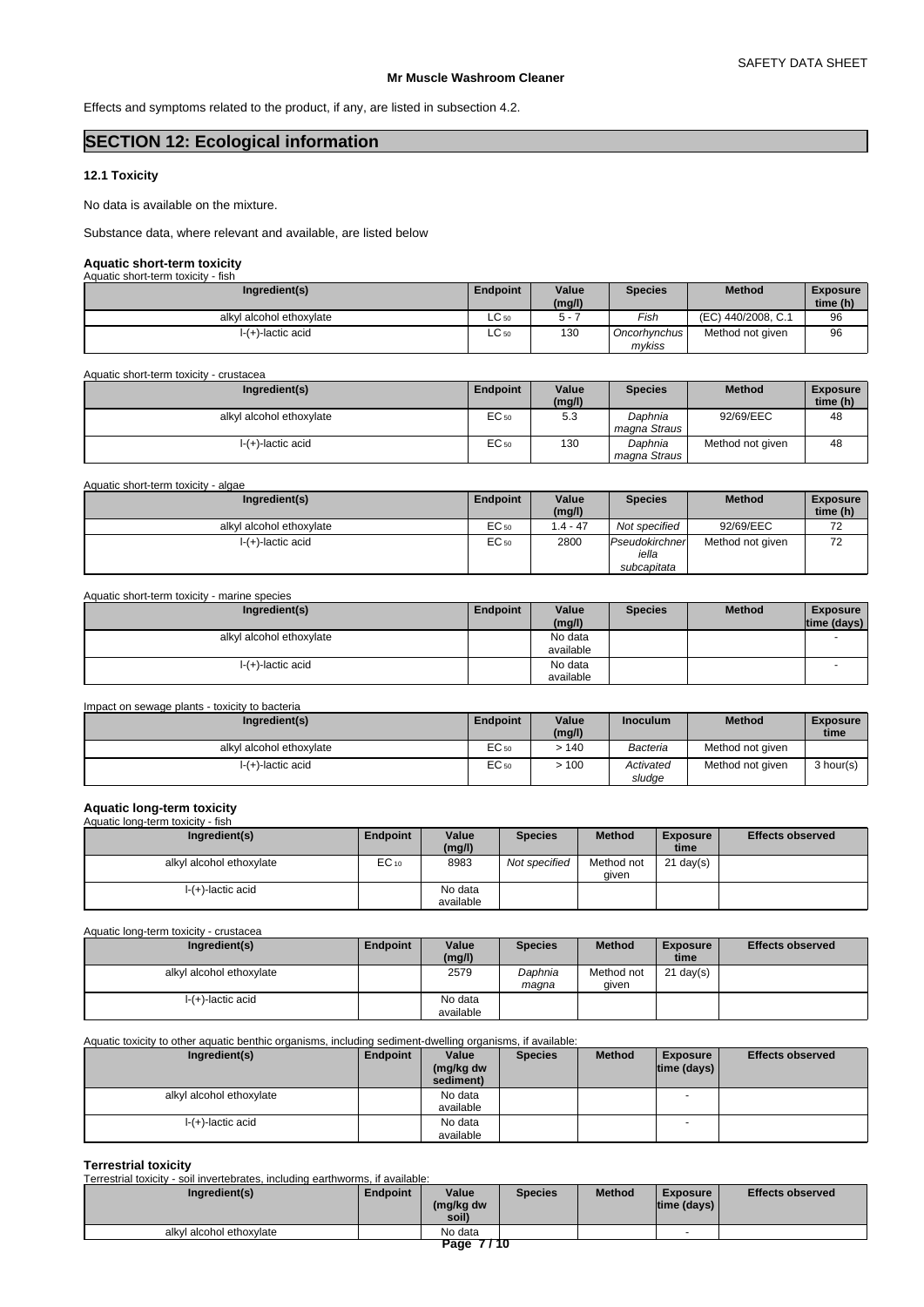|              | available            |  |  |
|--------------|----------------------|--|--|
| -lactic acid | No data<br>available |  |  |

Terrestrial toxicity - plants, if available:

| Ingredient(s)            | Endpoint | Value<br>(mg/kg dw<br>soil) | <b>Species</b> | <b>Method</b> | <b>Exposure</b><br>$ time$ (days) $ $ | <b>Effects observed</b> |
|--------------------------|----------|-----------------------------|----------------|---------------|---------------------------------------|-------------------------|
| alkyl alcohol ethoxylate |          | No data                     |                |               | $\overline{\phantom{a}}$              |                         |
|                          |          | available                   |                |               |                                       |                         |
| $I-(+)$ -lactic acid     |          | No data<br>available        |                |               | $\overline{\phantom{a}}$              |                         |

Terrestrial toxicity - birds, if available:

| Ingredient(s)            | Endpoint | Value                | <b>Species</b> | <b>Method</b> | <b>Exposure</b><br>$ time$ (days) $ $ | <b>Effects observed</b> |
|--------------------------|----------|----------------------|----------------|---------------|---------------------------------------|-------------------------|
| alkyl alcohol ethoxylate |          | No data<br>available |                |               |                                       |                         |
| $I-(+)$ -lactic acid     |          | No data              |                |               |                                       |                         |
|                          |          | available            |                |               |                                       |                         |

Terrestrial toxicity - beneficial insects, if available:

| Ingredient(s)            | Endpoint | Value                | <b>Species</b> | <b>Method</b> | <b>Exposure</b>          | <b>Effects observed</b> |
|--------------------------|----------|----------------------|----------------|---------------|--------------------------|-------------------------|
|                          |          | (mg/kg dw<br>soil)   |                |               | time (days)              |                         |
| alkyl alcohol ethoxylate |          | No data<br>available |                |               | $\overline{\phantom{a}}$ |                         |
| $I-(+)$ -lactic acid     |          | No data<br>available |                |               | $\overline{\phantom{a}}$ |                         |

#### Terrestrial toxicity - soil bacteria, if available:

| Ingredient(s)            | Endpoint | Value<br>(mg/kg dw<br>soil) | <b>Species</b> | <b>Method</b> | <b>Exposure</b><br>$ time$ (days) $ $ | <b>Effects observed</b> |
|--------------------------|----------|-----------------------------|----------------|---------------|---------------------------------------|-------------------------|
| alkyl alcohol ethoxylate |          | No data                     |                |               | $\overline{\phantom{a}}$              |                         |
|                          |          | available                   |                |               |                                       |                         |
| $I-(+)$ -lactic acid     |          | No data                     |                |               | <b>1</b>                              |                         |
|                          |          | available                   |                |               |                                       |                         |

#### **12.2 Persistence and degradability**

#### **Abiotic degradation**

Abiotic degradation - photodegradation in air, if available:

Abiotic degradation - hydrolysis, if available:

Abiotic degradation - other processes, if available:

#### **Biodegradation**

Ready biodegradability - aerobic conditions

| Ingredient(s)            | <b>Inoculum</b> | <b>Analytical</b><br>method | DT 50 | <b>Method</b>    | <b>Evaluation</b>                      |
|--------------------------|-----------------|-----------------------------|-------|------------------|----------------------------------------|
| alkyl alcohol ethoxylate |                 |                             | 80%   | <b>OECD 301C</b> | Readily biodegradable                  |
| I-(+)-lactic acid        |                 |                             |       |                  | Method not given Readily biodegradable |

Ready biodegradability - anaerobic and marine conditions, if available:

Degradation in relevant environmental compartments, if available:

The surfactant(s) contained in this preparation complies(comply) with the biodegradability criteria as laid down in Regulation (EC) No. 648/2004 on detergents. Data to support this assertion are held at the disposal of the competent authorities of the Member States and will be made available to them, at their direct request or at the request of a detergent manufacturer.

# **12.3 Bioaccumulative potential**

| Partition coefficient n-octanol/water (log Kow) |               |                  |                                                |        |  |  |  |  |  |
|-------------------------------------------------|---------------|------------------|------------------------------------------------|--------|--|--|--|--|--|
| Ingredient(s)                                   | Value         | <b>Method</b>    | <b>Evaluation</b>                              | Remark |  |  |  |  |  |
| alkyl alcohol ethoxylate                        | $3.11 - 4.19$ |                  |                                                |        |  |  |  |  |  |
| $I-(+)$ -lactic acid                            | $-0.72$       | Method not given | Not relevant, does not<br><b>bioaccumulate</b> |        |  |  |  |  |  |

Bioconcentration factor (BCF)

| Ingredient(s)            | Value             | <b>Species</b> | <b>Method</b> | <b>Evaluation</b> | Remark |
|--------------------------|-------------------|----------------|---------------|-------------------|--------|
| alkyl alcohol ethoxylate | < 500             |                |               |                   |        |
| $\vdash$ (+)-lactic acid | No data available |                |               |                   |        |

### **12.4 Mobility in soil**

| Adsorption/Desorption to soil or sediment |                                             |                                                  |               |                       |                   |
|-------------------------------------------|---------------------------------------------|--------------------------------------------------|---------------|-----------------------|-------------------|
| Ingredient(s)                             | <b>Adsorption</b><br>coefficient<br>Log Koc | <b>Desorption</b><br>coefficient<br>Log Koc(des) | <b>Method</b> | Soil/sediment<br>type | <b>Evaluation</b> |
| alkyl alcohol ethoxylate                  | No data available                           |                                                  |               |                       |                   |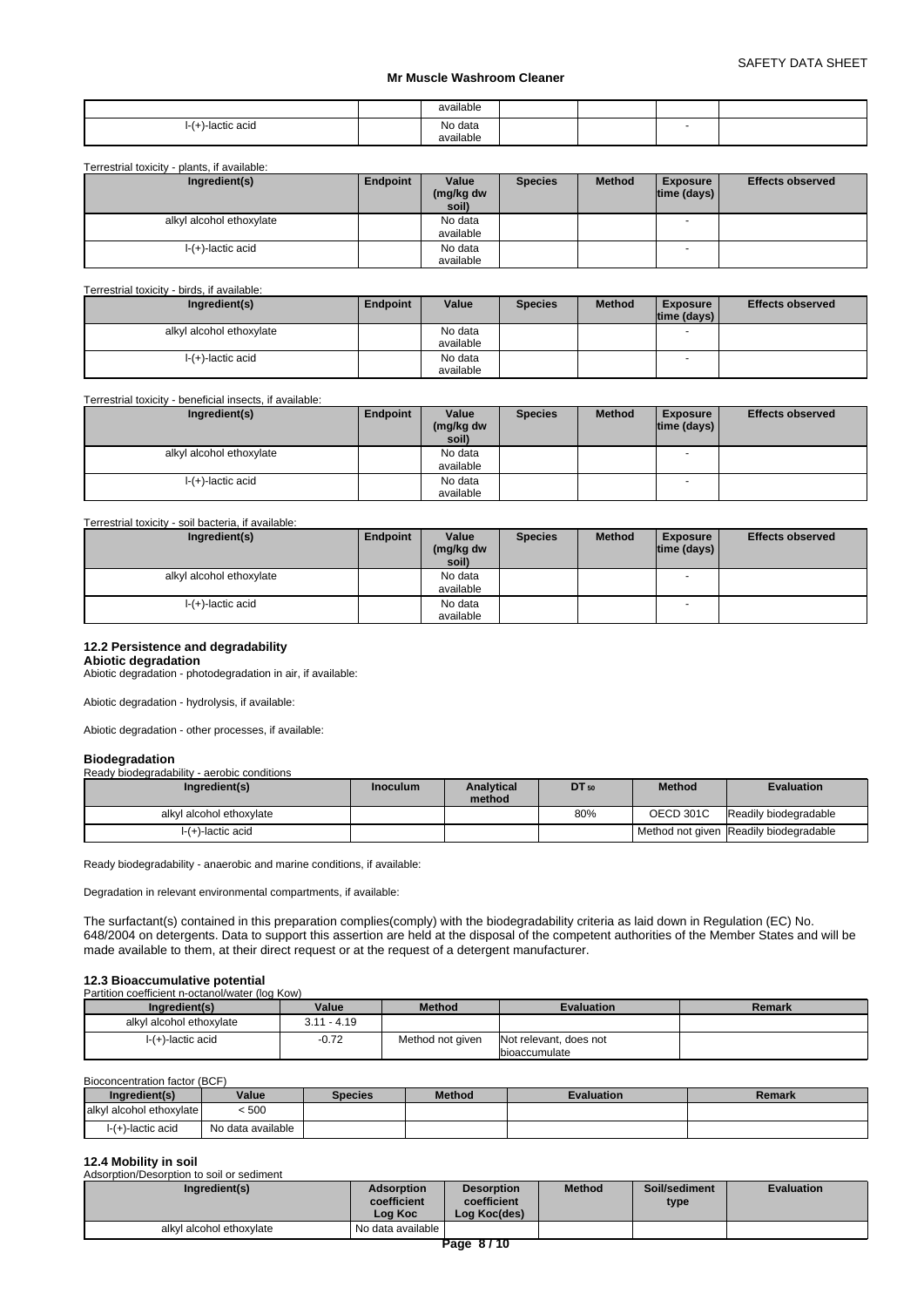| <sup>∴ ∴</sup> -lactic ac <sub>l</sub> u<br>. | .<br>-No<br>∘data available |  | v potential for adsorption<br><b>LOW</b> |  |
|-----------------------------------------------|-----------------------------|--|------------------------------------------|--|
|                                               |                             |  | to soil                                  |  |

#### **12.5 Results of PBT and vPvB assessment**

Substances that fulfill the criteria for PBT/vPvB, if any, are listed in section 3.

#### **12.6 Other adverse effects**

No other adverse effects known.

#### **SECTION 13: Disposal considerations**

| 13.1 Waste treatment methods                                                  |                                                                                                                                                                                                       |
|-------------------------------------------------------------------------------|-------------------------------------------------------------------------------------------------------------------------------------------------------------------------------------------------------|
| Waste from residues / unused<br>products:                                     | The concentrated contents or contaminated packaging should be disposed of by a certified handler<br>or according to the site permit. Release of waste to sewers is discouraged. The cleaned packaging |
|                                                                               | material is suitable for energy recovery or recycling in line with local legislation.                                                                                                                 |
| <b>European Waste Cataloque:</b>                                              | 20 01 29 <sup>*</sup> - detergents containing dangerous substances.                                                                                                                                   |
| <b>Empty packaging</b><br><b>Recommendation:</b><br>Suitable cleaning agents: | Dispose of observing national or local regulations.<br>Water, if necessary with cleaning agent.                                                                                                       |
|                                                                               |                                                                                                                                                                                                       |

## **SECTION 14: Transport information**

#### **ADR, RID, ADN, IMO/IMDG, ICAO/IATA**

#### **14.1 UN number:** Non-dangerous goods

- **14.2 UN proper shipping name:** Non-dangerous goods
- **14.3 Transport hazard class(es):** Non-dangerous goods
- **Class:** -

**14.4 Packing group:** Non-dangerous goods

**14.5 Environmental hazards:** Non-dangerous goods

**14.6 Special precautions for user:** Non-dangerous goods

**14.7 Transport in bulk according to Annex II of MARPOL 73/78 and the IBC Code:** The product is not transported in bulk tankers.

### **SECTION 15: Regulatory information**

**15.1 Safety, health and environmental regulations/legislation specific for the substance or mixture**

**Authorisations or restrictions (Regulation (EC) No 1907/2006, Title VII respectively Title VIII):** Not applicable.

**Ingredients according to EC Detergents Regulation 648/2004** non-ionic surfactants < 5%

perfumes, Limonene

#### **15.2 Chemical safety assessment**

A chemical safety assessment has not been carried out on the mixture

### **SECTION 16: Other information**

*The information in this document is based on our best present knowledge. However, it does not constitute a guarantee for any specific product features and does not establish a legally binding contract*

**MSDS code:** MSDS7215 **Version:** 03.0

**Version:** 03.0 **Revision:** 2015-03-14

#### **Reason for revision:**

Overall design adjusted in accordance with Amendment 453/2010, Annex II of Regulation (EC) No 1907/2006, This data sheet contains changes from the previous version in section(s):, 3

#### **Classification procedure**

The classification of the mixture is in general based on calculation methods using substance data, as required by Regulation (EC) No 1272/2008. If for certain classifications data on the mixture is available or for example bridging principles or weight of evidence can be used for classification, this will be indicated in the relevant sections of the Safety Data Sheet. See section 9 for physical chemical properties, section 11 for toxicological information and section 12 for ecological information.

# **Full text of the R, H and EUH phrases mentioned in section 3:**<br>• H302 - Harmful if swallowed.

- H315 Causes skin irritation.
- 
- H318 Causes serious eye damage.
- H412 Harmful to aquatic life with long lasting effects. • R22 - Harmful if swallowed.
- R38 Irritating to skin.
- R41 Risk of serious damage to eyes.

#### **Abbreviations and acronyms:**

• AISE - The international Association for Soaps, Detergents and Maintenance Products